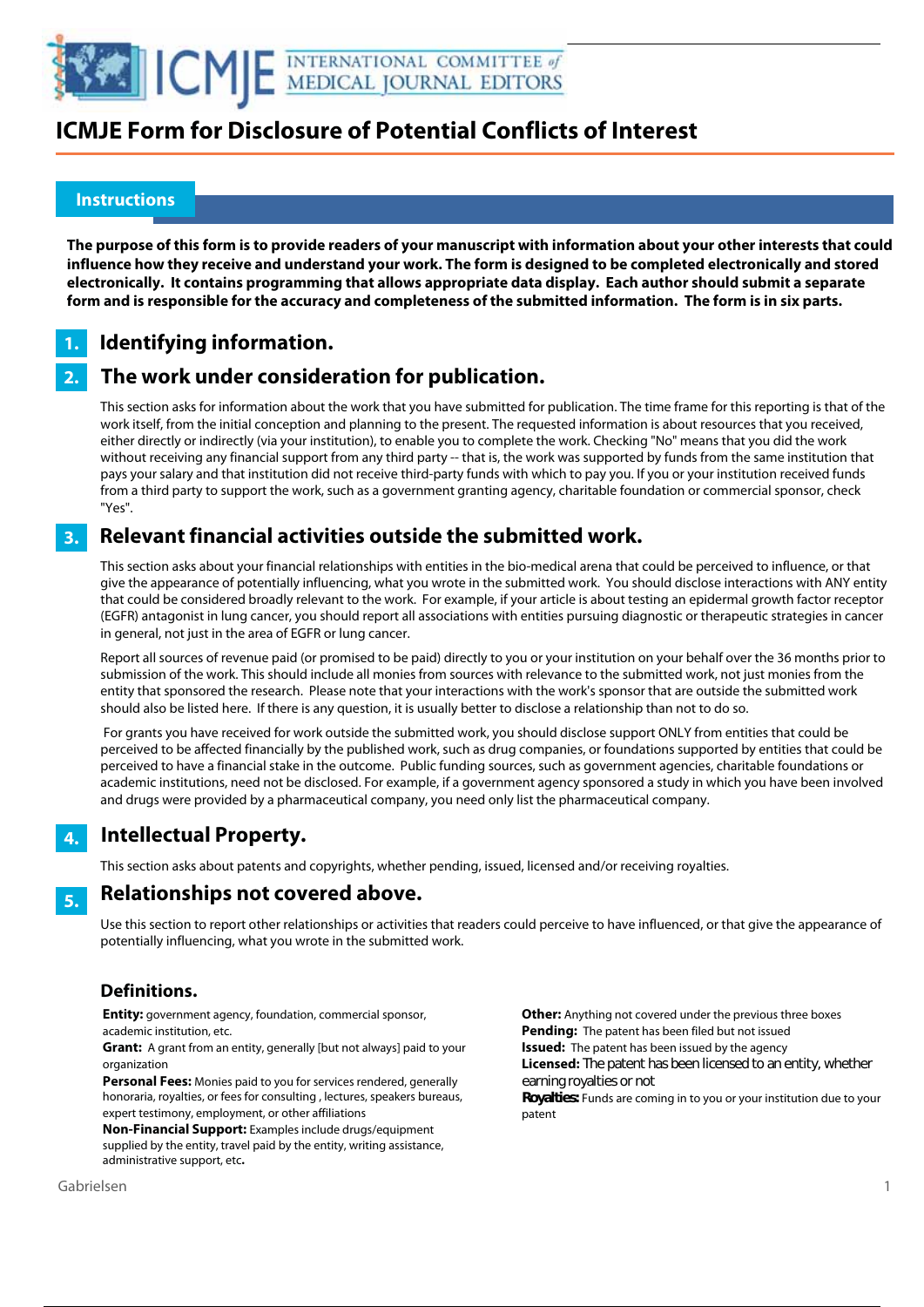

| <b>Section 1.</b>                                                                                                                                                                                                                                                                                                    | <b>Identifying Information</b>                         |                                                           |                                                                                                                                                                                                                                                                                                                                                                                             |  |  |
|----------------------------------------------------------------------------------------------------------------------------------------------------------------------------------------------------------------------------------------------------------------------------------------------------------------------|--------------------------------------------------------|-----------------------------------------------------------|---------------------------------------------------------------------------------------------------------------------------------------------------------------------------------------------------------------------------------------------------------------------------------------------------------------------------------------------------------------------------------------------|--|--|
| 1. Given Name (First Name)<br>Antonia Budko                                                                                                                                                                                                                                                                          |                                                        | 2. Surname (Last Name)<br>Gabrielsen                      | 3. Date<br>14-April-2020                                                                                                                                                                                                                                                                                                                                                                    |  |  |
| 4. Are you the corresponding author?                                                                                                                                                                                                                                                                                 |                                                        | $\sqrt{ N}$<br>Yes                                        | Corresponding Author's Name<br>Anders Rosendal Korshøj                                                                                                                                                                                                                                                                                                                                      |  |  |
| 5. Manuscript Title                                                                                                                                                                                                                                                                                                  | Cerebellar blødning efter lumbal stivgørende operation |                                                           |                                                                                                                                                                                                                                                                                                                                                                                             |  |  |
|                                                                                                                                                                                                                                                                                                                      | 6. Manuscript Identifying Number (if you know it)      |                                                           |                                                                                                                                                                                                                                                                                                                                                                                             |  |  |
|                                                                                                                                                                                                                                                                                                                      |                                                        |                                                           |                                                                                                                                                                                                                                                                                                                                                                                             |  |  |
| <b>Section 2.</b>                                                                                                                                                                                                                                                                                                    |                                                        | The Work Under Consideration for Publication              |                                                                                                                                                                                                                                                                                                                                                                                             |  |  |
| Did you or your institution at any time receive payment or services from a third party (government, commercial, private foundation, etc.) for<br>any aspect of the submitted work (including but not limited to grants, data monitoring board, study design, manuscript preparation,<br>statistical analysis, etc.)? |                                                        |                                                           |                                                                                                                                                                                                                                                                                                                                                                                             |  |  |
| Are there any relevant conflicts of interest?<br>No<br>Yes                                                                                                                                                                                                                                                           |                                                        |                                                           |                                                                                                                                                                                                                                                                                                                                                                                             |  |  |
|                                                                                                                                                                                                                                                                                                                      |                                                        |                                                           |                                                                                                                                                                                                                                                                                                                                                                                             |  |  |
| <b>Section 3.</b>                                                                                                                                                                                                                                                                                                    |                                                        | Relevant financial activities outside the submitted work. |                                                                                                                                                                                                                                                                                                                                                                                             |  |  |
|                                                                                                                                                                                                                                                                                                                      |                                                        |                                                           | Place a check in the appropriate boxes in the table to indicate whether you have financial relationships (regardless of amount<br>of compensation) with entities as described in the instructions. Use one line for each entity; add as many lines as you need by<br>clicking the "Add +" box. You should report relationships that were present during the 36 months prior to publication. |  |  |
|                                                                                                                                                                                                                                                                                                                      | Are there any relevant conflicts of interest?          | Yes<br>No                                                 |                                                                                                                                                                                                                                                                                                                                                                                             |  |  |
|                                                                                                                                                                                                                                                                                                                      |                                                        |                                                           |                                                                                                                                                                                                                                                                                                                                                                                             |  |  |

**Intellectual Property -- Patents & Copyrights** 

| Do you have any patents, whether planned, pending or issued, broadly relevant to the work? $\Box$ Yes $\Box$ No |  |  |  |  |
|-----------------------------------------------------------------------------------------------------------------|--|--|--|--|
|-----------------------------------------------------------------------------------------------------------------|--|--|--|--|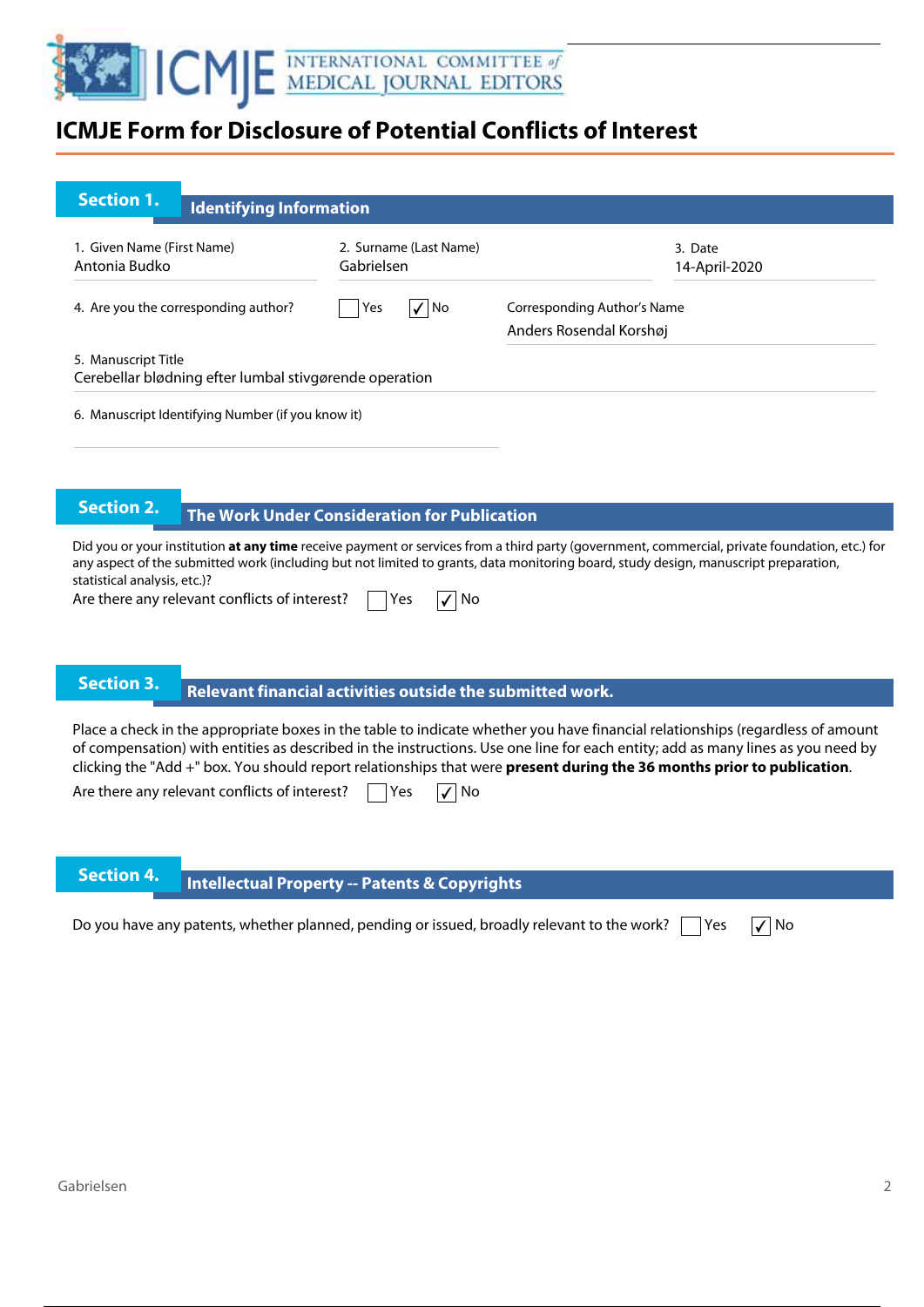

## **Section 5.** Relationships not covered above

Are there other relationships or activities that readers could perceive to have influenced, or that give the appearance of potentially influencing, what you wrote in the submitted work?

Yes, the following relationships/conditions/circumstances are present (explain below):

 $\sqrt{\sqrt{}}$  No other relationships/conditions/circumstances that present a potential conflict of interest

At the time of manuscript acceptance, journals will ask authors to confirm and, if necessary, update their disclosure statements. On occasion, journals may ask authors to disclose further information about reported relationships.

## **Section 6. Disclosure Statement**

Based on the above disclosures, this form will automatically generate a disclosure statement, which will appear in the box below.

Dr. Gabrielsen has nothing to disclose.

### **Evaluation and Feedback**

Please visit http://www.icmje.org/cgi-bin/feedback to provide feedback on your experience with completing this form.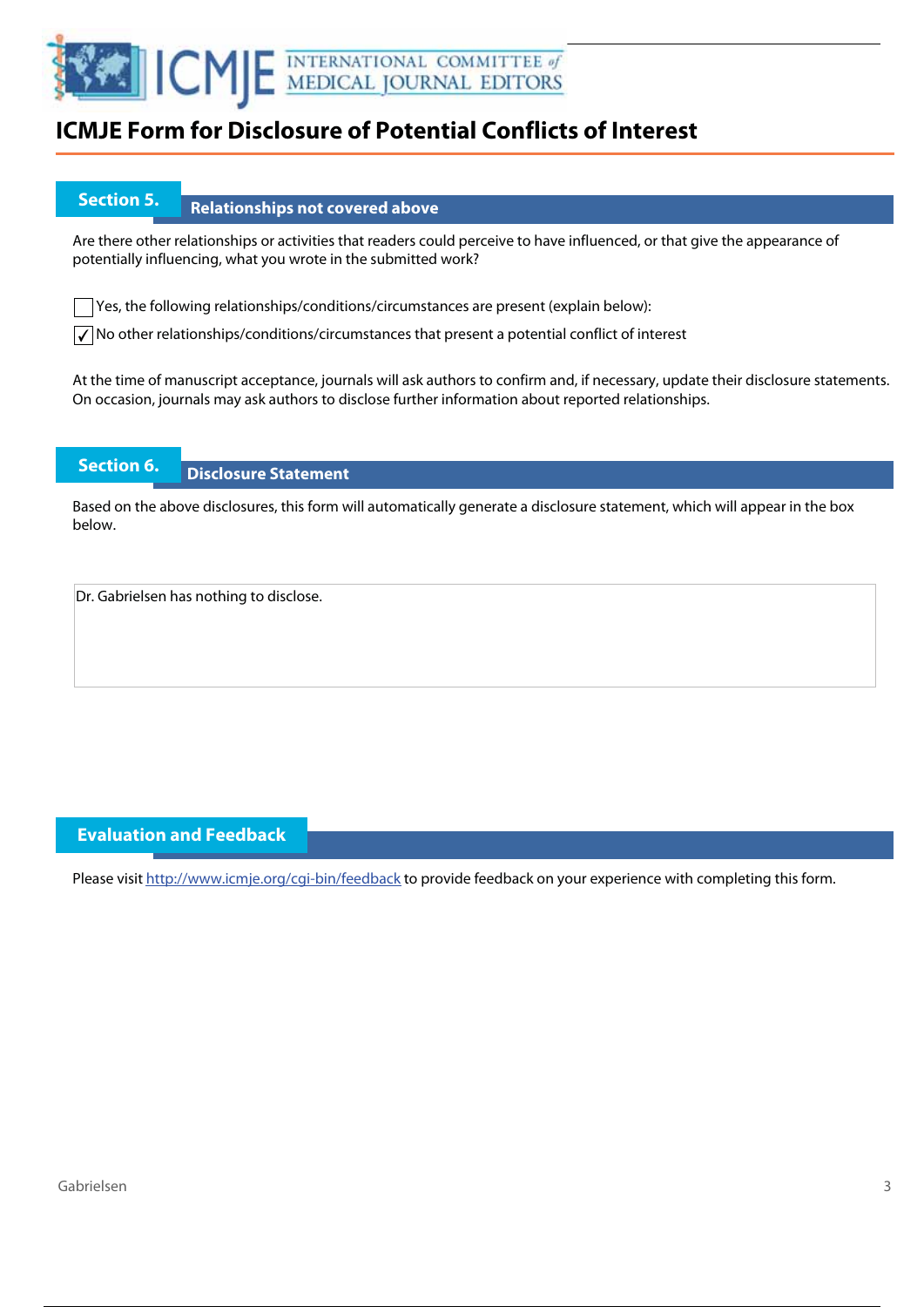



### **Instructions**

The purpose of this form is to provide readers of your manuscript with information about your other interests that could influence how they receive and understand your work. The form is designed to be completed electronically and stored electronically. It contains programming that allows appropriate data display. Each author should submit a separate form and is responsible for the accuracy and completeness of the submitted information. The form is in six parts.

### Identifying information.

### The work under consideration for publication.

This section asks for information about the work that you have submitted for publication. The time frame for this reporting is that of the work itself, from the initial conception and planning to the present. The requested information is about resources that you received, either directly or indirectly (via your institution), to enable you to complete the work. Checking "No" means that you did the work without receiving any financial support from any third party -- that is, the work was supported by funds from the same institution that pays your salary and that institution did not receive third-party funds with which to pay you. If you or your institution received funds from a third party to support the work, such as a government granting agency, charitable foundation or commercial sponsor, check "Yes"

#### Relevant financial activities outside the submitted work.  $\overline{a}$

This section asks about your financial relationships with entities in the bio-medical arena that could be perceived to influence, or that give the appearance of potentially influencing, what you wrote in the submitted work. You should disclose interactions with ANY entity that could be considered broadly relevant to the work. For example, if your article is about testing an epidermal growth factor receptor (EGFR) antagonist in lung cancer, you should report all associations with entities pursuing diagnostic or therapeutic strategies in cancer in general, not just in the area of EGFR or lung cancer.

Report all sources of revenue paid (or promised to be paid) directly to you or your institution on your behalf over the 36 months prior to submission of the work. This should include all monies from sources with relevance to the submitted work, not just monies from the entity that sponsored the research. Please note that your interactions with the work's sponsor that are outside the submitted work should also be listed here. If there is any question, it is usually better to disclose a relationship than not to do so.

For grants you have received for work outside the submitted work, you should disclose support ONLY from entities that could be perceived to be affected financially by the published work, such as drug companies, or foundations supported by entities that could be perceived to have a financial stake in the outcome. Public funding sources, such as government agencies, charitable foundations or academic institutions, need not be disclosed. For example, if a government agency sponsored a study in which you have been involved and drugs were provided by a pharmaceutical company, you need only list the pharmaceutical company.

### $\mathbf{A}$

5.

### Intellectual Property.

This section asks about patents and copyrights, whether pending, issued, licensed and/or receiving royalties.

### Relationships not covered above.

Use this section to report other relationships or activities that readers could perceive to have influenced, or that give the appearance of potentially influencing, what you wrote in the submitted work.

#### Definitions.

Entity: government agency, foundation, commercial sponsor, academic institution, etc.

Grant: A grant from an entity, generally [but not always] paid to your organization

Personal Fees: Monies paid to you for services rendered, generally honoraria, royalties, or fees for consulting, lectures, speakers bureaus, expert testimony, employment, or other affiliations

Non-Financial Support: Examples include drugs/equipment supplied by the entity, travel paid by the entity, writing assistance, administrative support, etc.

Other: Anything not covered under the previous three boxes Pending: The patent has been filed but not issued Issued: The patent has been issued by the agency Licensed: The patent has been licensed to an entity, whether earning rovalties or not Royalties: Funds are coming in to you or your institution due to your patent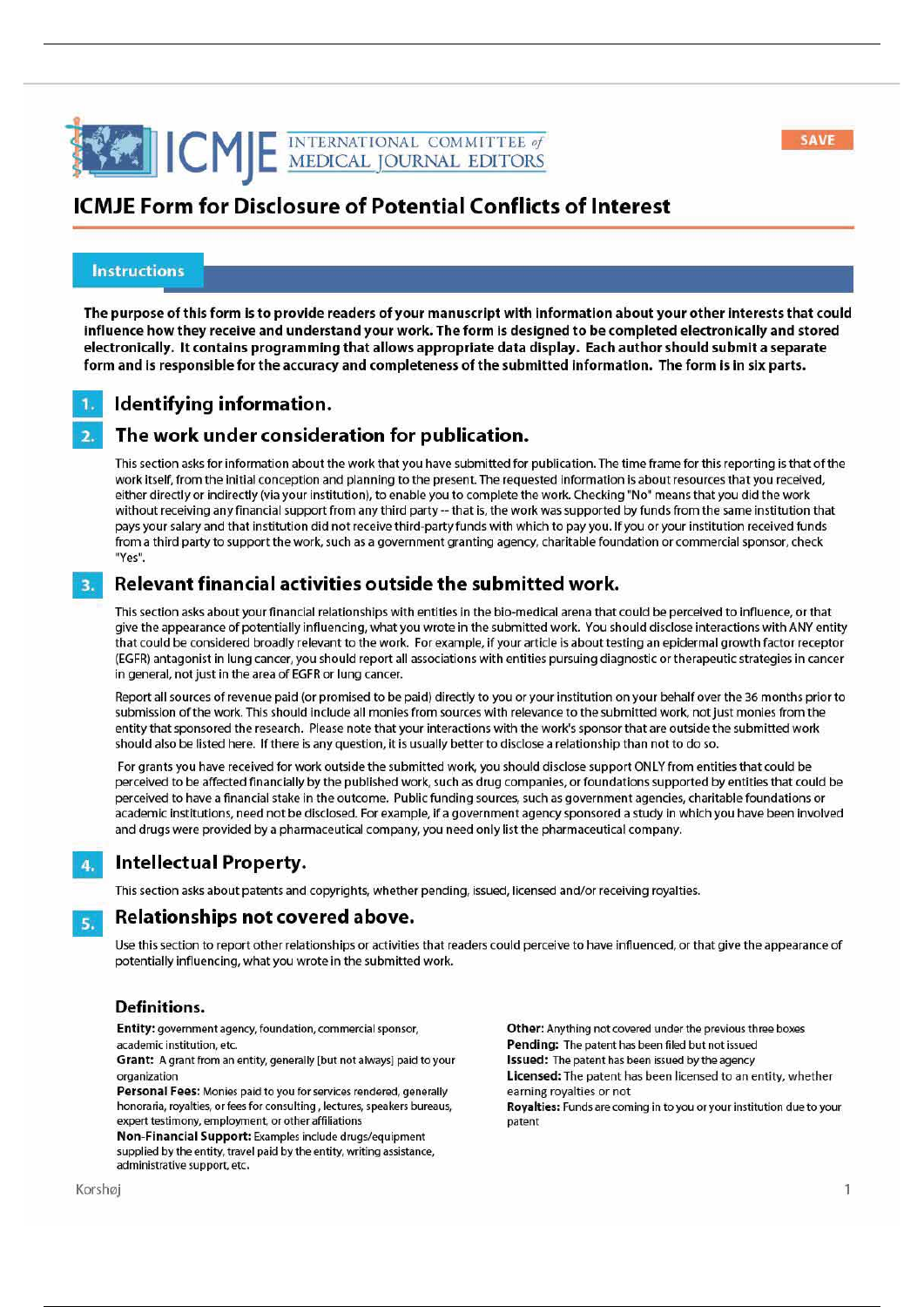



| Section 1.<br><b>Identifying Information</b>                                  |                                                                                                                                                                                                                                                                                                                                                                                                                   |                          |
|-------------------------------------------------------------------------------|-------------------------------------------------------------------------------------------------------------------------------------------------------------------------------------------------------------------------------------------------------------------------------------------------------------------------------------------------------------------------------------------------------------------|--------------------------|
| 1. Given Name (First Name)<br>Anders Rosendal                                 | 2. Surname (Last Name)<br>Korshøj                                                                                                                                                                                                                                                                                                                                                                                 | 3. Date<br>15-April-2020 |
| 4. Are you the corresponding author?                                          | ✓<br>Yes<br>No                                                                                                                                                                                                                                                                                                                                                                                                    |                          |
| 5. Manuscript Title<br>Cerebellar blødning efter lumbal stivgørende operation |                                                                                                                                                                                                                                                                                                                                                                                                                   |                          |
| 6. Manuscript Identifying Number (if you know it)<br>UFL-04-20-0212           |                                                                                                                                                                                                                                                                                                                                                                                                                   |                          |
| <b>Section 2.</b>                                                             |                                                                                                                                                                                                                                                                                                                                                                                                                   |                          |
| statistical analysis, etc.)?<br>Are there any relevant conflicts of interest? | The Work Under Consideration for Publication<br>Did you or your institution at any time receive payment or services from a third party (government, commercial, private foundation, etc.) for<br>any aspect of the submitted work (including but not limited to grants, data monitoring board, study design, manuscript preparation,<br>$\sqrt{NQ}$<br>Yes                                                        | ADD                      |
| <b>Section 3.</b>                                                             | Relevant financial activities outside the submitted work.                                                                                                                                                                                                                                                                                                                                                         |                          |
| Are there any relevant conflicts of interest?                                 | Place a check in the appropriate boxes in the table to indicate whether you have financial relationships (regardless of amount<br>of compensation) with entities as described in the instructions. Use one line for each entity; add as many lines as you need by<br>clicking the "Add +" box. You should report relationships that were present during the 36 months prior to publication.<br>$\sqrt{NQ}$<br>Yes |                          |
|                                                                               |                                                                                                                                                                                                                                                                                                                                                                                                                   | ADD                      |
| <b>Section 4.</b>                                                             | <b>Intellectual Property -- Patents &amp; Copyrights</b>                                                                                                                                                                                                                                                                                                                                                          |                          |
|                                                                               | Do you have any patents, whether planned, pending or issued, broadly relevant to the work?                                                                                                                                                                                                                                                                                                                        | $\sqrt{NQ}$<br>Yes       |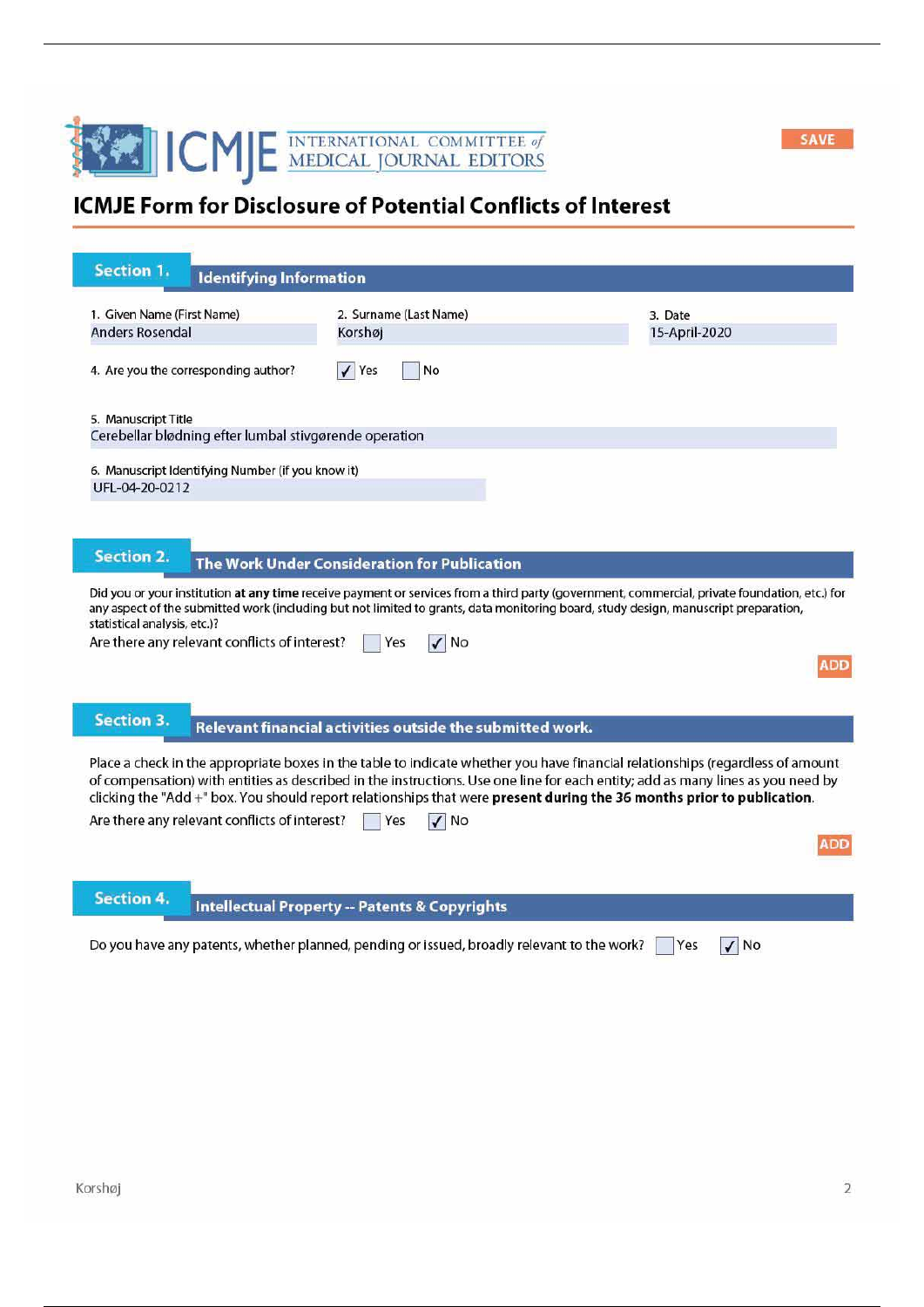



#### **Section 5. Relationships not covered above**

Are there other relationships or activities that readers could perceive to have influenced, or that give the appearance of potentially influencing, what you wrote in the submitted work?

Yes, the following relationships/conditions/circumstances are present (explain below):

√ No other relationships/conditions/circumstances that present a potential conflict of interest

At the time of manuscript acceptance, journals will ask authors to confirm and, if necessary, update their disclosure statements. On occasion, journals may ask authors to disclose further information about reported relationships.

Section 6. **Disclosure Statement** 

Based on the above disclosures, this form will automatically generate a disclosure statement, which will appear in the box below.

**Generate Disclosure Statement** 

Dr. Korshøj has nothing to disclose.

### **Evaluation and Feedback**

Please visit http://www.icmje.org/cgi-bin/feedback to provide feedback on your experience with completing this form.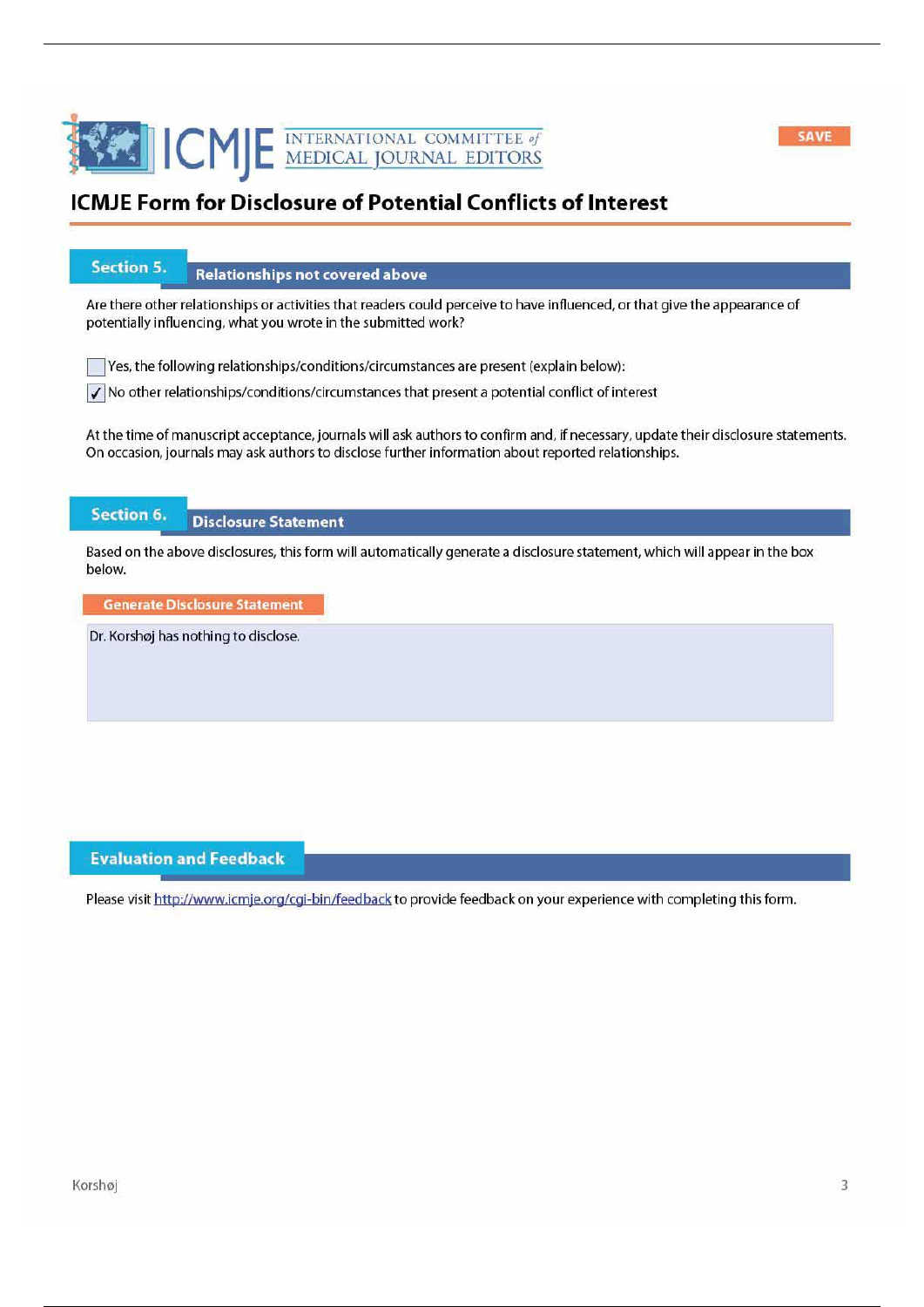

### **Instructions**

**The purpose of this form is to provide readers of your manuscript with information about your other interests that could influence how they receive and understand your work. The form is designed to be completed electronically and stored electronically. It contains programming that allows appropriate data display. Each author should submit a separate form and is responsible for the accuracy and completeness of the submitted information. The form is in six parts.** 

#### **Identifying information. 1.**

#### **The work under consideration for publication. 2.**

This section asks for information about the work that you have submitted for publication. The time frame for this reporting is that of the work itself, from the initial conception and planning to the present. The requested information is about resources that you received, either directly or indirectly (via your institution), to enable you to complete the work. Checking "No" means that you did the work without receiving any financial support from any third party -- that is, the work was supported by funds from the same institution that pays your salary and that institution did not receive third-party funds with which to pay you. If you or your institution received funds from a third party to support the work, such as a government granting agency, charitable foundation or commercial sponsor, check "Yes".

#### **Relevant financial activities outside the submitted work. 3.**

This section asks about your financial relationships with entities in the bio-medical arena that could be perceived to influence, or that give the appearance of potentially influencing, what you wrote in the submitted work. You should disclose interactions with ANY entity that could be considered broadly relevant to the work. For example, if your article is about testing an epidermal growth factor receptor (EGFR) antagonist in lung cancer, you should report all associations with entities pursuing diagnostic or therapeutic strategies in cancer in general, not just in the area of EGFR or lung cancer.

Report all sources of revenue paid (or promised to be paid) directly to you or your institution on your behalf over the 36 months prior to submission of the work. This should include all monies from sources with relevance to the submitted work, not just monies from the entity that sponsored the research. Please note that your interactions with the work's sponsor that are outside the submitted work should also be listed here. If there is any question, it is usually better to disclose a relationship than not to do so.

 For grants you have received for work outside the submitted work, you should disclose support ONLY from entities that could be perceived to be affected financially by the published work, such as drug companies, or foundations supported by entities that could be perceived to have a financial stake in the outcome. Public funding sources, such as government agencies, charitable foundations or academic institutions, need not be disclosed. For example, if a government agency sponsored a study in which you have been involved and drugs were provided by a pharmaceutical company, you need only list the pharmaceutical company.

#### **Intellectual Property. 4.**

This section asks about patents and copyrights, whether pending, issued, licensed and/or receiving royalties.

#### **Relationships not covered above. 5.**

Use this section to report other relationships or activities that readers could perceive to have influenced, or that give the appearance of potentially influencing, what you wrote in the submitted work.

## **Definitions.**

**Entity:** government agency, foundation, commercial sponsor, academic institution, etc.

**Grant:** A grant from an entity, generally [but not always] paid to your organization

**Personal Fees:** Monies paid to you for services rendered, generally honoraria, royalties, or fees for consulting , lectures, speakers bureaus, expert testimony, employment, or other affiliations

**Non-Financial Support:** Examples include drugs/equipment supplied by the entity, travel paid by the entity, writing assistance, administrative support, etc**.**

**Other:** Anything not covered under the previous three boxes **Pending:** The patent has been filed but not issued **Issued:** The patent has been issued by the agency **Licensed:** The patent has been licensed to an entity, whether earning royalties or not **Royalties:** Funds are coming in to you or your institution due to your patent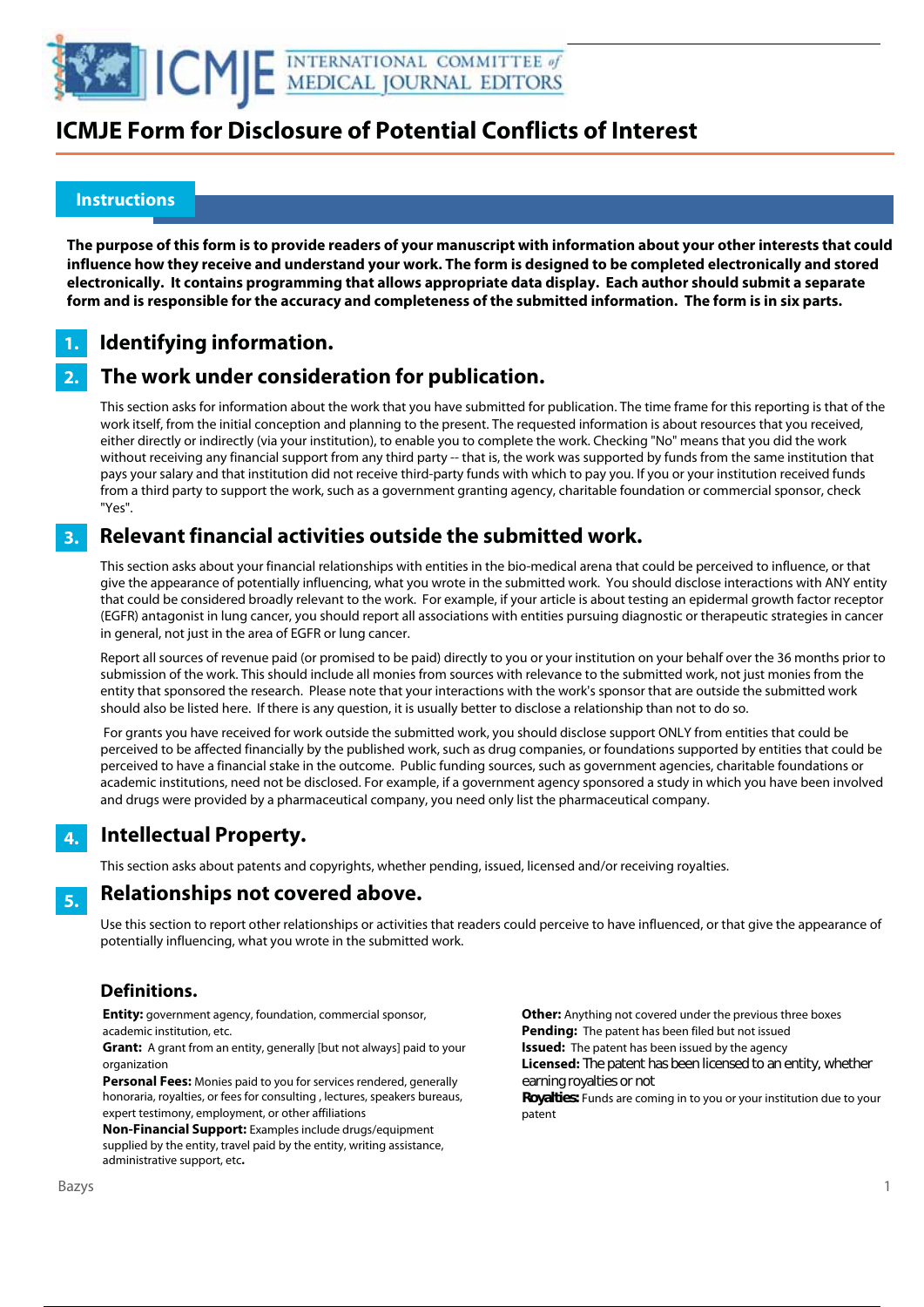

| Section 1.                              | <b>Identifying Information</b>                         |                                                           |                                                                                                                                                                                                                                                                                                                                                                                             |
|-----------------------------------------|--------------------------------------------------------|-----------------------------------------------------------|---------------------------------------------------------------------------------------------------------------------------------------------------------------------------------------------------------------------------------------------------------------------------------------------------------------------------------------------------------------------------------------------|
| 1. Given Name (First Name)<br>Mindaugas |                                                        | 2. Surname (Last Name)<br>Bazys                           | 3. Date<br>17-April-2020                                                                                                                                                                                                                                                                                                                                                                    |
| 4. Are you the corresponding author?    |                                                        | $\sqrt{ N_{0}}$<br>Yes                                    | Corresponding Author's Name<br>Anders Rosendal Korshøj                                                                                                                                                                                                                                                                                                                                      |
| 5. Manuscript Title                     | Cerebellar blødning efter lumbal stivgørende operation |                                                           |                                                                                                                                                                                                                                                                                                                                                                                             |
|                                         | 6. Manuscript Identifying Number (if you know it)      |                                                           |                                                                                                                                                                                                                                                                                                                                                                                             |
|                                         |                                                        |                                                           |                                                                                                                                                                                                                                                                                                                                                                                             |
| <b>Section 2.</b>                       |                                                        | <b>The Work Under Consideration for Publication</b>       |                                                                                                                                                                                                                                                                                                                                                                                             |
| statistical analysis, etc.)?            |                                                        |                                                           | Did you or your institution at any time receive payment or services from a third party (government, commercial, private foundation, etc.) for<br>any aspect of the submitted work (including but not limited to grants, data monitoring board, study design, manuscript preparation,                                                                                                        |
|                                         | Are there any relevant conflicts of interest?          | No<br>Yes                                                 |                                                                                                                                                                                                                                                                                                                                                                                             |
|                                         |                                                        |                                                           |                                                                                                                                                                                                                                                                                                                                                                                             |
| <b>Section 3.</b>                       |                                                        | Relevant financial activities outside the submitted work. |                                                                                                                                                                                                                                                                                                                                                                                             |
|                                         |                                                        |                                                           | Place a check in the appropriate boxes in the table to indicate whether you have financial relationships (regardless of amount<br>of compensation) with entities as described in the instructions. Use one line for each entity; add as many lines as you need by<br>clicking the "Add +" box. You should report relationships that were present during the 36 months prior to publication. |
|                                         | Are there any relevant conflicts of interest?          | Yes<br>No                                                 |                                                                                                                                                                                                                                                                                                                                                                                             |
|                                         |                                                        |                                                           |                                                                                                                                                                                                                                                                                                                                                                                             |

**Intellectual Property -- Patents & Copyrights** 

| Do you have any patents, whether planned, pending or issued, broadly relevant to the work? $\Box$ Yes $\Box$ No |  |  |
|-----------------------------------------------------------------------------------------------------------------|--|--|
|-----------------------------------------------------------------------------------------------------------------|--|--|